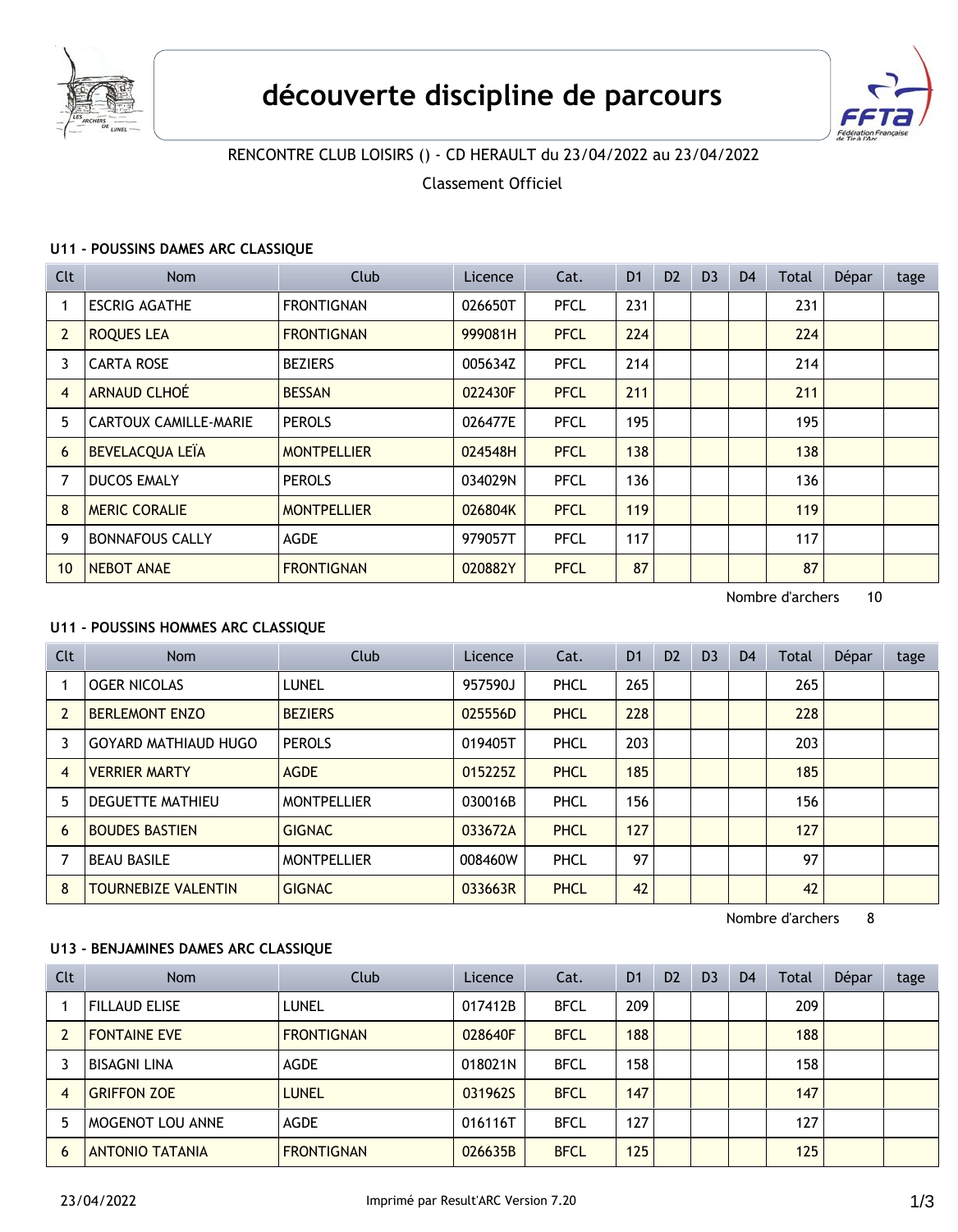| TEILHARD - DE RICHEMOND | <b>MONTPELLIER</b>     | 026830N | <b>BFCL</b> | 125 |  | 125 |  |
|-------------------------|------------------------|---------|-------------|-----|--|-----|--|
| <b>COTTET ROSE</b>      | <b>BESSAN</b>          | 031366U | <b>BFCL</b> | 107 |  | 107 |  |
| GAYRAUD SACHA           | AC VALLÉE DE L'HÉRAULT | 030871F | <b>BFCL</b> | 74. |  | 74  |  |

Nombre d'archers 9

#### **U13 - BENJAMINS HOMMES ARC CLASSIQUE**

| <b>Clt</b>     | <b>Nom</b>              | Club                 | Licence | Cat.        | D <sub>1</sub> | D <sub>2</sub> | D <sub>3</sub> | D <sub>4</sub> | Total | Dépar | tage |
|----------------|-------------------------|----------------------|---------|-------------|----------------|----------------|----------------|----------------|-------|-------|------|
|                | <b>FRELICOT GABRIEL</b> | <b>FRONTIGNAN</b>    | 992054V | <b>BHCL</b> | 240            |                |                |                | 240   |       |      |
|                | <b>CLAUDE HUGO</b>      | <b>MONTPELLIER</b>   | 025261H | <b>BHCL</b> | 150            |                |                |                | 150   |       |      |
|                | ALGANS VADIM            | <b>MONTPELLIER</b>   | 008464A | <b>BHCL</b> | 144            |                |                |                | 144   |       |      |
| $\overline{4}$ | LITOT-ANSQUER ULYSSE    | <b>AGDE</b>          | 960889V | <b>BHCL</b> | 143            |                |                |                | 143   |       |      |
| 5              | <b>DUPUY TRISTAN</b>    | <b>LUNEL</b>         | 018537Z | <b>BHCL</b> | 140            |                |                |                | 140   |       |      |
| 6              | <b>PARRINELLO SETH</b>  | <b>PRADES LE LEZ</b> | 033306C | <b>BHCL</b> | 86             |                |                |                | 86    |       |      |
|                | PHILIPPE AXEL           | <b>GIGNAC</b>        | 033669X | <b>BHCL</b> | 74             |                |                |                | 74    |       |      |

**U15 - MINIMES DAMES ARC CLASSIQUE**

Clt Nom Club Licence Cat. D1 D2 D3 D4 Total Dépar tage 1 PASCAL--BOVAGNE MIRA LUNEL 1 021791L MFCL 212 | | | 212 2 OUDOT CLAIRE PRADES LE LEZ 1934976T MFCL 192 192 192 3 ANTONIO JADE FRONTIGNAN 028630V MFCL 188 188 4 TARDIF OLIVIA MONTPELLIER 1026827K MFCL 124 124 124 5 LARMANDE SALOMÉ PRADES LE LEZ 012466A MFCL 120 120 6 BARBASTE JULIE MONTPELLIER 024462P MFCL 72 72

Nombre d'archers 6

Nombre d'archers 7

### **U15 - MINIMES HOMMES ARC CLASSIQUE**

| <b>Clt</b> | <b>Nom</b>              | Club               | Licence | Cat.        | D <sub>1</sub> | D <sub>2</sub> | D <sub>3</sub> | D <sub>4</sub> | Total | Dépar | tage |
|------------|-------------------------|--------------------|---------|-------------|----------------|----------------|----------------|----------------|-------|-------|------|
|            | <b>ALGANS GABRIEL</b>   | <b>MONTPELLIER</b> | 025220N | <b>MHCL</b> | 190            |                |                |                | 190   |       |      |
|            | ARQUIE-HAZEBROUCQ MATH  | <b>BESSAN</b>      | 026221B | <b>MHCL</b> | 143            |                |                |                | 143   |       |      |
|            | ROUCHVASSALERIE TIMÉO   | <b>BEZIERS</b>     | 036683Y | <b>MHCL</b> | 122            |                |                |                | 122   |       |      |
|            | CLAVEL ODIN             | LUNEL              | 018539B | <b>MHCL</b> | 97             |                |                |                | 97    |       |      |
|            | <b>BISBROUCK MAXIME</b> | <b>SETE</b>        | 019155W | <b>MHCL</b> | 84             |                |                |                | 84    |       |      |

Nombre d'archers 5

#### **U18 - CADETTES DAMES ARC CLASSIQUE**

| <b>Clt</b> | Nom                            | Club                   | Licence | Cat.        | D <sub>1</sub> | D <sub>2</sub> | D <sub>3</sub> | D4 | Total | Dépar | tage |
|------------|--------------------------------|------------------------|---------|-------------|----------------|----------------|----------------|----|-------|-------|------|
|            | <b>VIDAL MAENA</b>             | <b>AGDE</b>            | 028242Y | <b>CFCL</b> | 184.           |                |                |    | 184   |       |      |
|            | <b>ALAIN--KROPLEWSKI MARIE</b> | <b>PRADES LE LEZ</b>   | 890100A | <b>CFCL</b> | 137            |                |                |    | 137   |       |      |
|            | <b>BRUN HELLENE</b>            | AC VALLÉE DE L'HÉRAULT | 024787T | <b>CFCL</b> | 134            |                |                |    | 134   |       |      |

Nombre d'archers 3